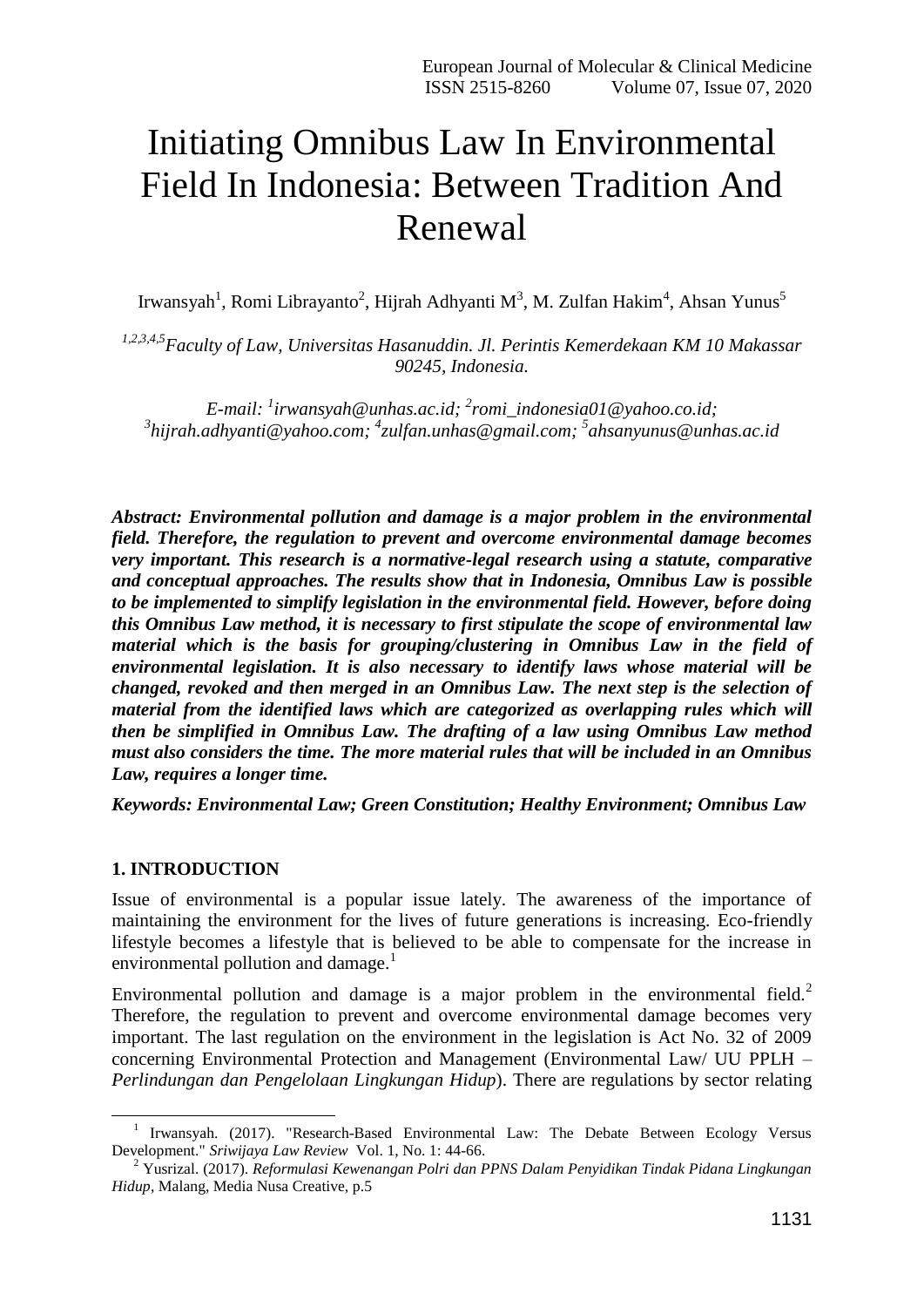to the environment such as fisheries, forestry, plantations, water resources, mineral and coal mining and so on which also aim at preventing and overcoming environmental pollution and damage. This is because environmental law occupies a crossing-point for various public and private laws and the enforcement of environmental law becomes a crossing-point for the use of these legal instruments, especially administrative, civil and criminal laws.<sup>3</sup>

Article 1 No. 1 of Environmental Law defines the environment as "the unity of space with all objects, power, conditions and living things, including humans and their behavior that affect nature itself, the continuity of life and well-being of humans and other living things." Based on these definitions, humans and all objects, power, conditions and living things have certain patterns of relationships that are permanent, orderly and influence each other.<sup>4</sup> This means that the policies adopted in preventing and overcoming environmental pollution and damage must also be holistic. The regulation of the environment not only regulates the obligations in the prevention and destruction of the environment, but also includes law enforcement in the event of violations of these obligations.

The enforcement of environmental law does not only go through court proceedings. It is an obligation of the whole community.<sup>5</sup> The public is not a spectator of how the law is enforced but plays an active role in law enforcement. Law enforcement is carried out through various channels with various sanctions such as administrative sanctions, civil lawsuits and criminal sanctions.<sup>6</sup> This is considering that various environmental problems that hit the world and Indonesia today are caused by 2 (two) important problems, namely not only about the chaotic governance in the environmental field, but also the lack of public awareness.

In term of governance, Indonesia is a perfect example of poor environmental governance, both in terms of rules, institutions and officials. In terms of rules, there are a lot of asynchronous rules at the vertical level (central-regional). While on the horizontal side, there are a lot of overlapping regulations between sectors, such as in the forestry, mining, agriculture, environment and land sectors.<sup>7</sup> Therefore, it is not surprising that proposals for improvement of regulations have been raised through the concept of the omnibus law.

According to Black's law dictionary, Omnibus is "*for all containing two or more independent matters, applied most commonly to a legislative bill which comprises more than one general*  subject."<sup>8</sup> The concept of *Omnibus Law* or also known as *Omnibus Bill* is often used in countries that adhere to the *Common Law* system such as the United States in making regulations. In this concept, the regulation is to make a new law to amend several laws at once.<sup>9</sup> The concept of *Omnibus Law* that will be applied in the near future is in the fields of investment and employment. In the field of environment it is also hoped that this concept can be applied to prevent overlapping regulations in the field. This research aims to analyze the possibility of establishing an omnibus law in the field of environmental legislation in Indonesia.

1

<sup>3</sup> Hamzah, A. (2008). *Penegakan Hukum Lingkungan,* Jakarta, Sinar Grafika, p.9

<sup>4</sup> Ali, M., and Elvany, A.I. (2014). *Hukum Pidana Lingkungan: Sistem Pemidanaan Berbasis Konservasi Lingkungan Hidup,* Yogyakarta, UII Press, p. 2

<sup>5</sup> McCarthy, J., & Zen, Z. (2010). Regulating the oil palm boom: Assessing the effectiveness of environmental governance approaches to agro‐industrial pollution in Indonesia. *Law & Policy*, *32*(1), 153-179.

<sup>&</sup>lt;sup>6</sup> Hardjasoemantri, K. (2002). *Hukum Tata Lingkungan*, 7<sup>th</sup> edition. Yogyakarta, Gajahmada University Press, pp. 375 & 376

<sup>7</sup> Santosa, M.A. (2016*), Alam pun Butuh Hukum dan Keadilan,* Asa-Prima Pustaka, Jakarta, pp. 88-89

<sup>&</sup>lt;sup>8</sup> Black, H.C. (1990). *Black's Law Dictionary*, 6<sup>th</sup> Edition, St. Paul Minn, West Publishing Co., p. 1087

<sup>&</sup>lt;sup>9</sup> Considering a concept of *Omnibus Law* if applied in Indonesia, Hukum Online, 17 February 2019, accessed on [https://www.hukumonline.com/berita/baca/lt58a6fc84b8ec3/menimbang-konsep-omnibus-law-bila](https://www.hukumonline.com/berita/baca/lt58a6fc84b8ec3/menimbang-konsep-omnibus-law-bila-diterapkan-di-indonesia/)[diterapkan-di-indonesia/](https://www.hukumonline.com/berita/baca/lt58a6fc84b8ec3/menimbang-konsep-omnibus-law-bila-diterapkan-di-indonesia/)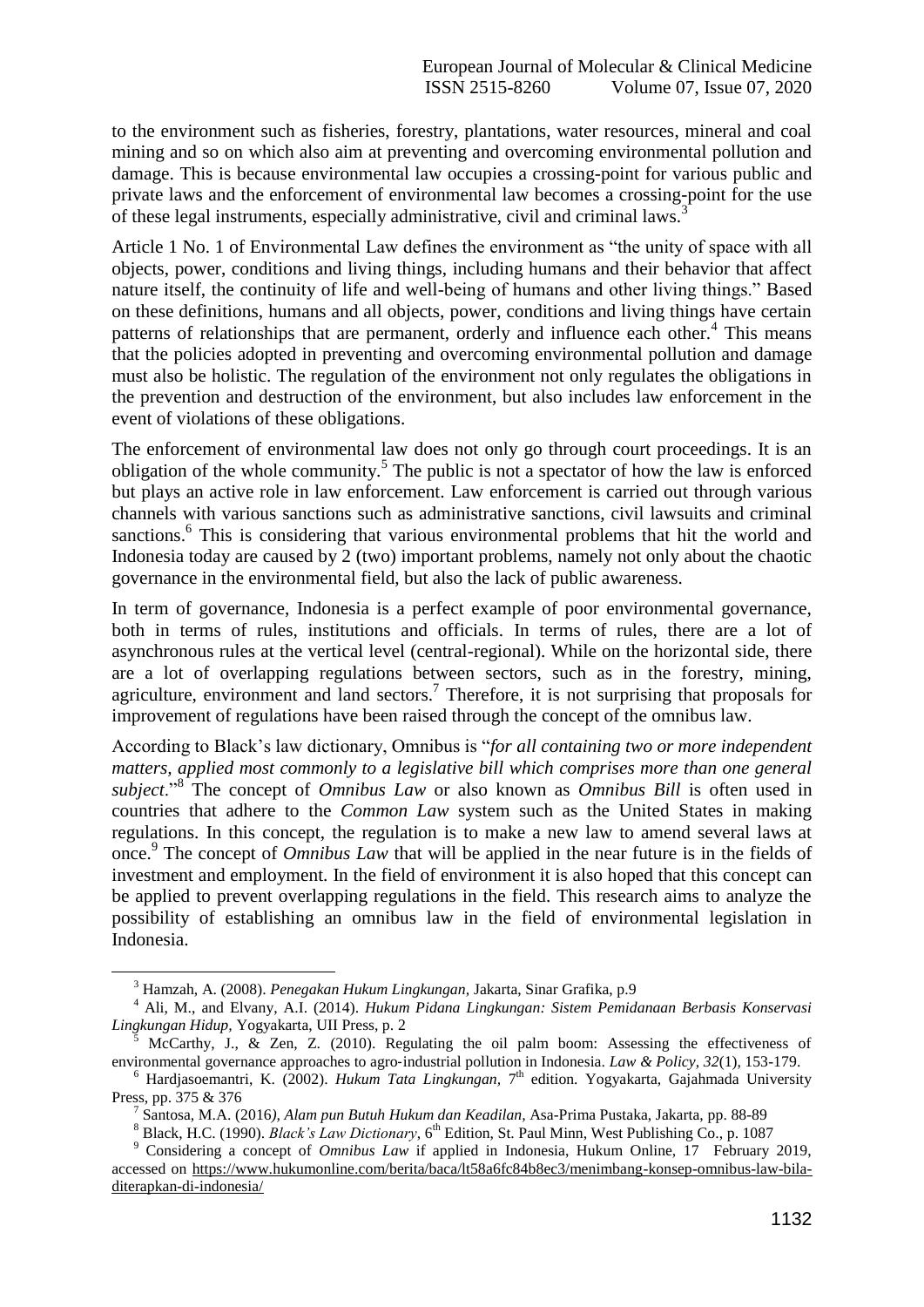# **2. METHOD**

1

This research is a normative-legal research using a statute, comparative and conceptual approaches.<sup>10</sup> Its data will be provided from primary and secondary legal materials. The primary legal materials resulted from some relevant laws and legislation. Those legal material collected are analysed descriptively related to the problems and prescriptively.

## *Initiating the Possibility of Implementing Omnibus Law in the Environmental Field*

In Indonesia, the concept of *Omnibus Law* appeared in the speech of President Joko Widodo during his inauguration on 20 October 2019. This concept is the concept of establishing a main law to regulate issues previously regulated by a number of laws or one law which simultaneously revised several laws. Not only does it mean cutting down the laws, but also considers the consistency, substance and neatness of the arrangements so that the existing procedures become simpler and more targeted. The aim is to strengthen the national economy.<sup>11</sup>

Although the concept of "*Omnibus Law*" is not a new concept in the law, but this concept is more often used in *Common Law* countries such as the United States, Canada and Ireland than in countries with a *Civil Law* legal system such as Indonesia.<sup>12</sup> Thus, the implementation of this concept in Indonesia is an original concept. Especially in the environmental field, considering that this concept by President Joko Widodo will initially be applied in the economic field, such as investment, taxation and employment creation.

There are several opinions regarding the definition of Omnibus Law, and based on these various opinions, Maria Farida Indrati defines Omnibus Law as a (new) law that contains or regulates various subjects for the simplification of several applicable laws.<sup>13</sup> In Indonesia, the known concept is umbrella act and the creating of law through codification. The umbrella law is often interpreted as a law which is the "*parent*" of other laws so that its position is higher than the "*child*" law. While, the codification is a preparation and stipulation of legal regulations in the book of law systematically regarding a broader field of law, such as the field of civil law, commercial law and criminal law.<sup>14</sup>

So far, the environmental law is an umbrella law, only regulating the basic provisions on environmental management.<sup>15</sup> The sector aspects are regulated in a separate law.<sup>16</sup> Thus, the next question is whether the environmental regulation remains in the form of umbrella law as it is now or is possible to establish an *Omnibus Law* in the field of environmental legislation?

*Omnibus Law* or *Omnibus Bill* is considered as an answer to the problem of overlapping laws and regulations in Indonesia. According to the government perception, the application of this concept has 3 (three) benefits, eliminating overlapping rules, the efficiency of the process of

<sup>&</sup>lt;sup>10</sup> Marzuki, P.M. (2009). *Penelitian Hukum.* 5<sup>th</sup> ed. Jakarta: Kencana, p 59

<sup>&</sup>lt;sup>11</sup> "Kolaborasi Tuntaskan Masalah SDM, Harian Kompas, Friday, 29 November 2019, p.1

<sup>&</sup>lt;sup>12</sup> Sodikin. (2020). Paradigma Undang-Undang dengan Konsep Omnibus Law Berkaitan dengan Norma Hukum yang Berlaku di Indonesia, *Jurnal Rechtsvinding*, 9 (1): 147

<sup>&</sup>lt;sup>13</sup> Indrati, M.F. (2020). "Omnibus Law, UU Sapu Jagat ? Article on Kompas Daily, Saturday, 1 January 2020, p.5

<sup>&</sup>lt;sup>14</sup> *Ibid*. There are also basic laws such as Act No. 5 of 1960 known as the Basic Agrarian Law and legal compilation models such as the Compilation of Islamic Law. See Sodikin, Op.cit., p.147 and 157

<sup>15</sup> Nugraha, A. (2020). Current Issues of Taiwan's Marine Protected Areas Legal Regime. *Hasanuddin Law Review*, 6(3), 172-183. doi: <http://dx.doi.org/10.20956/halrev.v6i3.2484>

<sup>16</sup> Rangkuti, S.S. (2005). *Hukum Lingkungan dan Kebijaksanaan Lingkungan Nasional.* Third Edition, Surabaya, Airlangga University Press, p. 192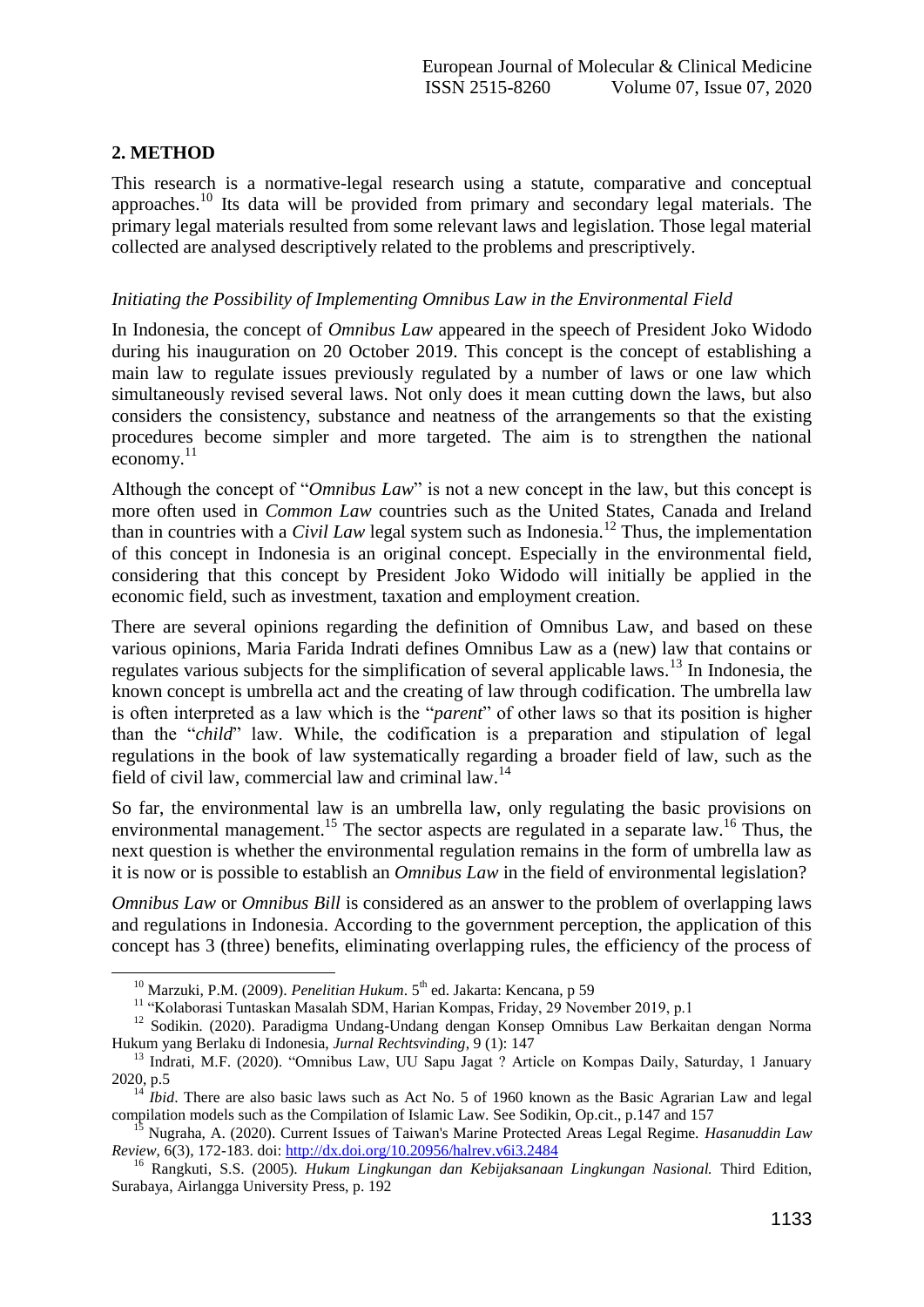change or revocation of legislation and eliminating the egos by sector contained in various laws and regulations. $17$ 

According to Vincent Suriadinata<sup>18</sup>, based on practice in several countries, there are 2 (two) characteristics of *Omnibus Law*, namely general and specific characteristics. General characteristics are the acceleration of the legislative process and the complexity of the problem. While, the specific characteristic are in the form of codification and political style or motives, namely the methods used by the legislative or executive body to expedite the legislative process. This concept can be applied in Indonesia considering that the Omnibus Law is actually a more effective and efficient formulation of a  $law<sup>19</sup>$  so that it does not conflict with Act No. 12 of 2011. On the other hand, according to Barbara Sinclair, *Omnibus Bill* is a complex decision-making process and its completion takes a long time because it contains a lot of material even though the subject, issue, and program are not always related.<sup>20</sup>

If it is related to the environment, then it is clear that the environment is a very complex field of study. This is caused by all aspects of life in this world, especially humans, always in contact with the environment. Even according to Laode M. Syarif and Andri G. Wibisana, the definition of the environment in Article 1 of the PPLH Law should be "land, water, air, sea, sunlight and other sources of life, without which humans and other living things will die due to loss of life." The environment is the source of life for all beings. The environment is the mother of life.<sup>21</sup> Therefore, the study of law on the environment in Indonesia is also a very broad, and if the regulatory criteria in Omnibus Law are complex material substances, then the environmental field has fulfilled these criteria.

The next problem is whether the environmental content material that will be regulated in the Omnibus Law that has been regulated in previous legislation? Referring to the study results of the Corruption Eradication Commission in collaboration with the Ministry of Law and Human Rights with the support of experts, there are 26 laws and regulations governing the Natural Resources and Environment. It is grouped into 5 (five) groups: (1) agrarian, environmental and spatial planning, (2) forestry, agriculture and plantation, (3) mining and energy, (4) maritime and fisheries; and (5) support group.<sup>22</sup>

Legislation in the field of natural resources is not yet harmonious because there are no laws governing the interaction between natural resources and the agrarian, environmental and spatial planning approaches that regulate important principles across sectors have not yet been referred. Therefore, the recommendations include improving various laws by sector in the field of natural resources that ensure environmental protection arrangements and

<u>.</u>

<sup>17</sup> Sodikin, *Op.cit.,* p.149

<sup>18</sup> Suriadinata, V. (2019). Penyusunan Undang-undang di Bidang Investasi : Kajian Pembentukan Omnibus Law di Indonesia, *Jurnal Refleksi Ilmu Hukum*, 4 (1): 34

<sup>&</sup>lt;sup>19</sup> Lousi Massiocotte in his writing also states directly that *Omnibus Bills* as legislation technique. See Louis Massicotte, *Omnibus Bills in Theory and Practice*, Canadian Parliamentary Review, Spring 2013, p.15 downloaded on on the website website https://www.google.com/search?q=omnibus+bill+case+and+practice&oq=omnibus+bill+case+and+practice&aq s=chrome..69i57.27398j1j7&sourceid=chrome&ie=UTF-8#

<sup>&</sup>lt;sup>20</sup> Paulus Aluk Fajar Dwi Santo, Memahami Gagasan Omnibus Law, 3 October 2019, downloaded on the website<https://business-law.binus.ac.id/2019/10/03/memahami-gagasan-omnibus-law/>

<sup>21</sup> Syarif, L.M., and Wibisana, A.G (Eds). Hukum Lingkungan : Teori, Legislasi dan Studi Kasus, Jakarta : USAID, Kemitraan dan The Asia Foundation, p.xvii

<sup>&</sup>lt;sup>22</sup> Komisi Pemberantasan Korupsi, Kajian Harmonisasi Undang-undang di Bidang Sumber Daya Alam dan gkungan Hidup, Jakarta, 2018, h.4-7. Downloaded on the website Lingkungan Hidup, Jakarta, 2018, h.4-7. Downloaded on the website [https://acch.kpk.go.id/id/berkas/litbang/kajian-harmonisasi-undang-undang-di-bidang-sumber-daya-alam-dan](https://acch.kpk.go.id/id/berkas/litbang/kajian-harmonisasi-undang-undang-di-bidang-sumber-daya-alam-dan-lingkungan-hidup)[lingkungan-hidup](https://acch.kpk.go.id/id/berkas/litbang/kajian-harmonisasi-undang-undang-di-bidang-sumber-daya-alam-dan-lingkungan-hidup)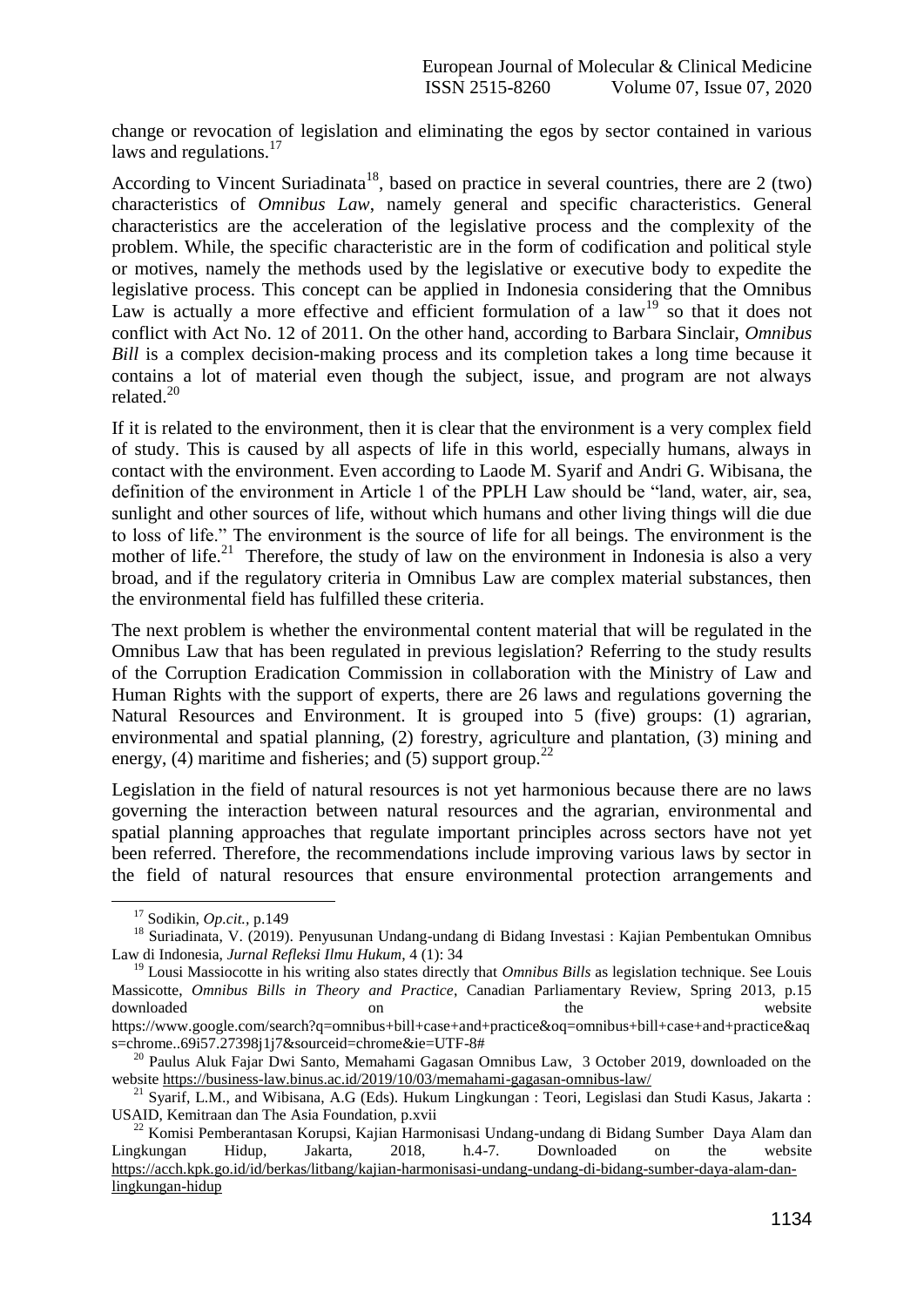formulating laws on the control and management of natural resources that govern the control, ownership, use of natural resource utilization and planning, the use and resolution of disputes between natural resources.<sup>23</sup> If this recommendation is implemented in the form of *Omnibus Law*, then all matters regulated in these 26 laws and regulations which are reviewed will be merged into one new law. Certainly, this is not an easy legislation work and can be completed quickly.

The author also classifies regulations in the environmental field based on the legal basis. There are 68 laws divided into 9 (nine) groups, namely: *the first*, groups that refers to Article 28 paragraph (1) of the 1945 constitution includes 5 laws; *the second*, groups that refers to Article 28 H paragraph (1) and Article 33 paragraph (3) of the 1945 constitution includes 5 laws; *the third*, groups that refers to Article 28 H paragraph (1) and Article 33 paragraph (3) and paragraph (4) includes 1 law; *the fourth*, groups that refers to Article 33 of the 1945 constitution includes 19 laws; *the fifth*, groups that refers to Article 33 paragraph (3) of the 1945 constitution includes 15 laws; *the sixth*, groups that refers to Article 33 paragraph (3) and paragraph (4) of the 1945 constitution includes 3 laws; *the seventh*, groups that refers to Article 33 of the 1945 constitution and Act No. 4 of 1982 concerning Basic Environmental Provisions includes 1 law; *the eighth*, groups that refers to Article 33 of the 1945 constitution and Act No. 23 of 1997 concerning Environmental Management includes 1 law; and *the ninth*, groups which do not base on Articles 28 and 33 of the 1945 constitution or the Environmental Law but have environmental content includes 18 laws.

If the spirit of the formation of *Omnibus Law* is to eliminate overlapping rules in the environmental field, then from 78 laws and regulations as mentioned above, must be elaborated related with the provisions that are considered to be overlapping, so that there is a clear argument against amending or eliminating a regulation and then combined in *Omnibus*  Law.<sup>24</sup> The thing to note is that it must be comprehensive so that it does not conflict with the principles of the law, considers that that *Omnibus Law* is a law and not a government regulation or a regulation below it.<sup>25</sup> If the overlap is related to licensing in the environmental field, the provisions that will join the Omnibus Law are based on the spirit of simplifying licensing procedures, not cutting the licensing instrument itself. $^{26}$ 

Then, it is related to the time of formation of *Omnibus Law*. Satya Arinanto argues that Indonesia has experience in simplifying regulations including revoking previous provisions. He referred to the practice of simplification from the beginning of independence until the New Order. At the time of independence, Indonesia inherited seven thousand colonial

1

<sup>23</sup> *Ibid.*

<sup>&</sup>lt;sup>24</sup> In the Study on Regulatory Harmonization for Governance Reform of the Natural Resources by the Corruption Eradication Commission, indicators used to measure overlapping rules are authority, rights and obligations, environmental protection and law enforcement. *Ibid*., pp.10-11

<sup>25</sup> The spirit of eliminating "*thorns*" due to overlapping rules by only revoking and amending the provisions of certain articles in the existing law on the omnibus law should not break through the principles of the law so that what happens is to revoke the lives of the laws that have been existed. Shidarta, "*Kawin Paksa Legislasi Ala "Omnibus Law"*", 9 February 2020, downloaded on the website [https://business](https://business-law.binus.ac.id/2020/02/09/kawin-paksa-legislasi-ala-omnibus-law/)[law.binus.ac.id/2020/02/09/kawin-paksa-legislasi-ala-omnibus-law/](https://business-law.binus.ac.id/2020/02/09/kawin-paksa-legislasi-ala-omnibus-law/)

<sup>&</sup>lt;sup>26</sup> Environmental instruments through licensing in the environmental field such as Environmental Impact Analysis and so on are often considered obstacles to investment. This certainly cannot be justified because the licensing is true to ensure that investors have compliance with environmental instruments. The eliminating or simplification of licensing will actually eliminate the spirit of the State in implementing the principles of sustainable development that have been called for by various countries and become a global problem. Wahyu Nugroho, *Bencana Lingkungan & Urgensi Omnibus Law Lingkungan*, downloaded on the website [https://www.hukumonline.com/berita/baca/lt5e1edc4e585a1/bencana-lingkungan-urgensi-omnibus-law](https://www.hukumonline.com/berita/baca/lt5e1edc4e585a1/bencana-lingkungan-urgensi-omnibus-law-lingkungan-oleh-wahyu-nugroho?page=2)[lingkungan-oleh-wahyu-nugroho?page=2](https://www.hukumonline.com/berita/baca/lt5e1edc4e585a1/bencana-lingkungan-urgensi-omnibus-law-lingkungan-oleh-wahyu-nugroho?page=2)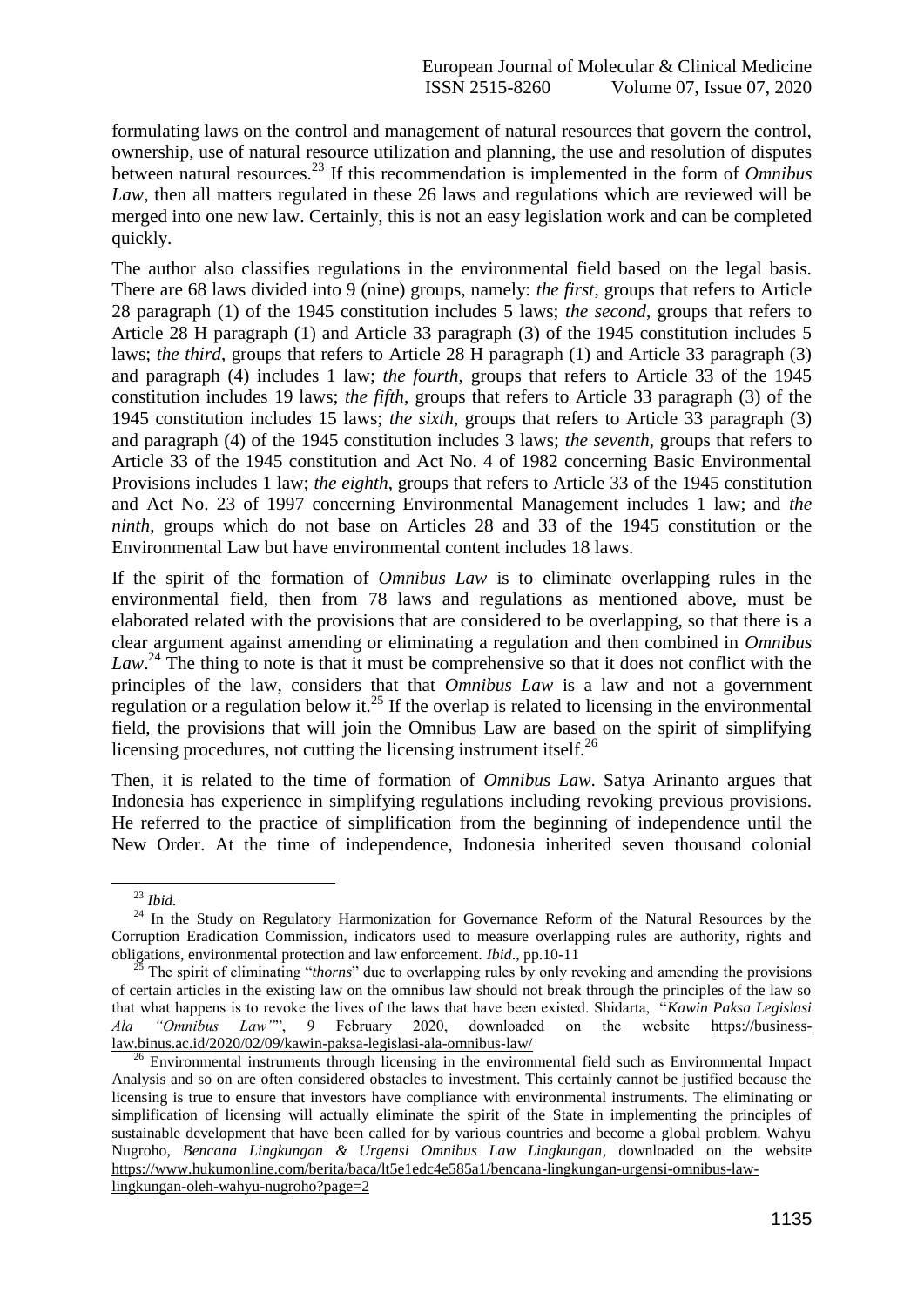regulations which were gradually simplified into national regulations, so that in 1995 there were only four hundred regulations. Until 1998, of 400 regulations were processed into eighty-two academic texts.<sup>27</sup> Referring to the statement, it is clear that the formation of *Omnibus Law* cannot be done in a short-time. The more material content that will be arranged in an *Omnibus Law*, it will certainly require a longer period of time.

The simplification of regulations and bureaucracy to ease investment which is an economic policy is always opposed to the preservation of environment. This should not need to happen if it refers to the principles stipulated in the 1945 constitution. By this provision, environmental norms have been constitutionalized to become the content of the constitution as the highest law.<sup>28</sup> As a consequence, there should be no more policies, governmental and developmental actions in the form of laws or regulations below which contradict this proenvironment constitutional provision.<sup>29</sup>

The use of *Omnibus Law* method in the formation of legislation is not free from controversy<sup>30</sup> and it is not always used in origin countries such as Britain, Canada and the United States. This method is considered less democratic and less participatory. This method has the potential to disregard the philosophy of origin. This method also changes the deliberative discussion to be accelerated because Omnibus Law is usually formed to meet certain targets. Complicated methods of drafting also allow for rules that are not monitored in detail by the House of Representatives, which results in the hiding of crucial rules.<sup>31</sup> Certainly, these things must be considered in applying the method of Omnibus Law.

To realize a balance of ecological and economic interests, various approaches to environmental management in Indonesia have been used, including command and control, self-regulation, autonomy, education and information and economic instruments.<sup>32</sup> But in practice, more consistent policies are needed in applying the principles of sustainable development for the control and utilization of environmental resources. In addition, strengthening the right to the environment as part of human rights requires support from changes in the paradigm of policy makers and more concrete steps at the level of legislative policies in the field of environmental protection and management that are pro-people and supports more rational and responsive judicial decisions. From this, then the handling of the environment in the field of law does not only talk about the regulation in the legislation but also to its application in decisions by judicial powers.

The issue of regulation in environmental field in the form of legislation is indeed an important matter, but it should not ignore the facts about environmental problems that already exist in Indonesia. The problem of national environmental, if narrowed become 2 (two) main problems, namely (i) lack of public awareness of the environment so that a lot of

1

<sup>&</sup>lt;sup>27</sup> "Omnibus Law" is considered not in accordance with Act No. 12/2011, Kompas Daily, Thursday, 30 April 2020, p.2

<sup>28</sup> Aspan, Z., and Yunus, A. (2019). The right to a good and healthy environment: Revitalizing green constitution, IOP Conference Series: Earth and Environmental Science 343 (1), 012067.

<sup>29</sup> Asshiddiqie, J. (2009). *Green Constitution: Nuansa Hijau Undang-Undang Dasar Negara Republik Indonesia Tahun 1945,* Jakarta : Rajawali Pers, p. 79, 91 and 94

<sup>30</sup> Louis Masicotte exemplifies Bill C-94, The Energy Security Act,1982 as *Omnibus Bill* is controversy in Canada. He also argues that some jurisdictions in the United States, such as the California State Constitution prohibit this legislative technique. Article 4 Paragraph 9 regulates that "*a statute shall embrace but one subject,*  which shall be expressed by its tittle. If a stute embraces a subject not expressed in its title, only the part not *expressed is void*".

<sup>&</sup>lt;sup>31</sup> "Omnibus Law" and Harmonisasi UU, Kompas Daily, Thursday, 12 March 2020, p.3

<sup>&</sup>lt;sup>32</sup> Mujiyanto, S., & Tiess, G. (2013). Secure energy supply in 2025: Indonesia's need for an energy policy strategy. *Energy policy*, *61*, 31-41.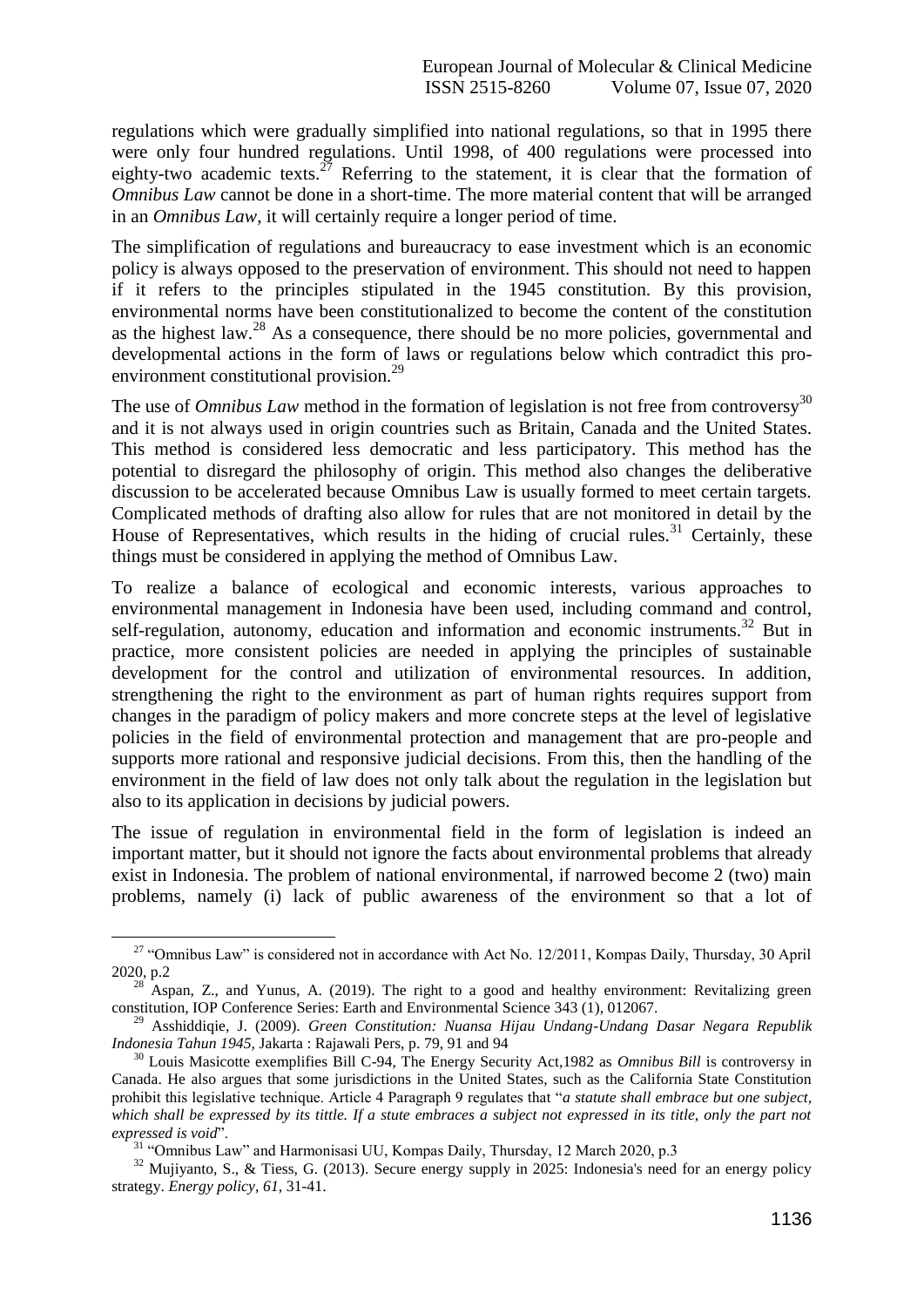environmental damage arises and (ii) chaos of environmental and natural resources governance. In this case, chaotic is not only in terms of rules, but also institutions and officials. The first and foremost is the practice of corruption committed by officials who do not enforce the rules, allowing environmental destruction and pollution to occur. This should be a major concern compared to the debate about how environmental legislation should be prepared.

### **3. CONCLUSION**

In Indonesia, Omnibus Law is possible to be implemented to simplify legislation in the environmental field. However, before doing this Omnibus Law method, it is necessary to first stipulate the scope of environmental law material which is the basis for grouping/clustering in Omnibus Law in the field of environmental legislation. It is also necessary to identify laws whose material will be changed, revoked and then merged in an Omnibus Law. The next step is the selection of material from the identified laws which are categorized as overlapping rules which will then be simplified in Omnibus Law. The drafting of a law using Omnibus Law method must also considers the time. The more material rules that will be included in an Omnibus Law, requires a longer time.

## **REFERENCES**

- [1]. Ali, M., and Elvany, A.I. (2014). *Hukum Pidana Lingkungan: Sistem Pemidanaan Berbasis Konservasi Lingkungan Hidup,* Yogyakarta, UII Press.
- [2]. Aspan, Z., and Yunus, A. (2019). The right to a good and healthy environment: Revitalizing green constitution, *IOP Conference Series: Earth and Environmental Science 343* (1), 012067.
- [3]. Asshiddiqie, J. (2009). *Green Constitution: Nuansa Hijau Undang-Undang Dasar Negara Republik Indonesia Tahun 1945,* Jakarta : Rajawali Pers.
- [4]. Black, H.C. (1990). *Black's Law Dictionary*,  $6^{\text{th}}$  Edition, St. Paul Minn, West Publishing Co.
- [5]. Hamzah, A. (2008). *Penegakan Hukum Lingkungan,* Jakarta, Sinar Grafika.
- [6]. Hardjasoemantri, K. (2002). *Hukum Tata Lingkungan*, 7<sup>th</sup> edition. Yogyakarta, Gajahmada University Press.
- [7]. Indrati, M.F. (2020). "Omnibus Law, UU Sapu Jagat? Article on Kompas Daily, Saturday, 1 January 2020, p.5
- [8]. Irwansyah. (2017). "Research-Based Environmental Law: The Debate Between Ecology Versus Development." *Sriwijaya Law Review* Vol. 1, No. 1: 44-66.
- [9]. Komisi Pemberantasan Korupsi, Kajian Harmonisasi Undang-undang di Bidang Sumber Daya Alam dan Lingkungan Hidup, Jakarta, 2018, h.4-7. Downloaded on the website [https://acch.kpk.go.id/id/berkas/litbang/kajian-harmonisasi-undang-undang-di](https://acch.kpk.go.id/id/berkas/litbang/kajian-harmonisasi-undang-undang-di-bidang-sumber-daya-alam-dan-lingkungan-hidup)[bidang-sumber-daya-alam-dan-lingkungan-hidup](https://acch.kpk.go.id/id/berkas/litbang/kajian-harmonisasi-undang-undang-di-bidang-sumber-daya-alam-dan-lingkungan-hidup)
- [10]. Marzuki, P.M. (2009). *Penelitian Hukum*. 5th ed. Jakarta: Kencana.
- [11]. McCarthy, J., & Zen, Z. (2010). Regulating the oil palm boom: Assessing the effectiveness of environmental governance approaches to agro‐industrial pollution in Indonesia. *Law & Policy*, *32*(1), 153-179.
- [12]. Mujiyanto, S., & Tiess, G. (2013). Secure energy supply in 2025: Indonesia's need for an energy policy strategy. *Energy policy*, *61*, 31-41.